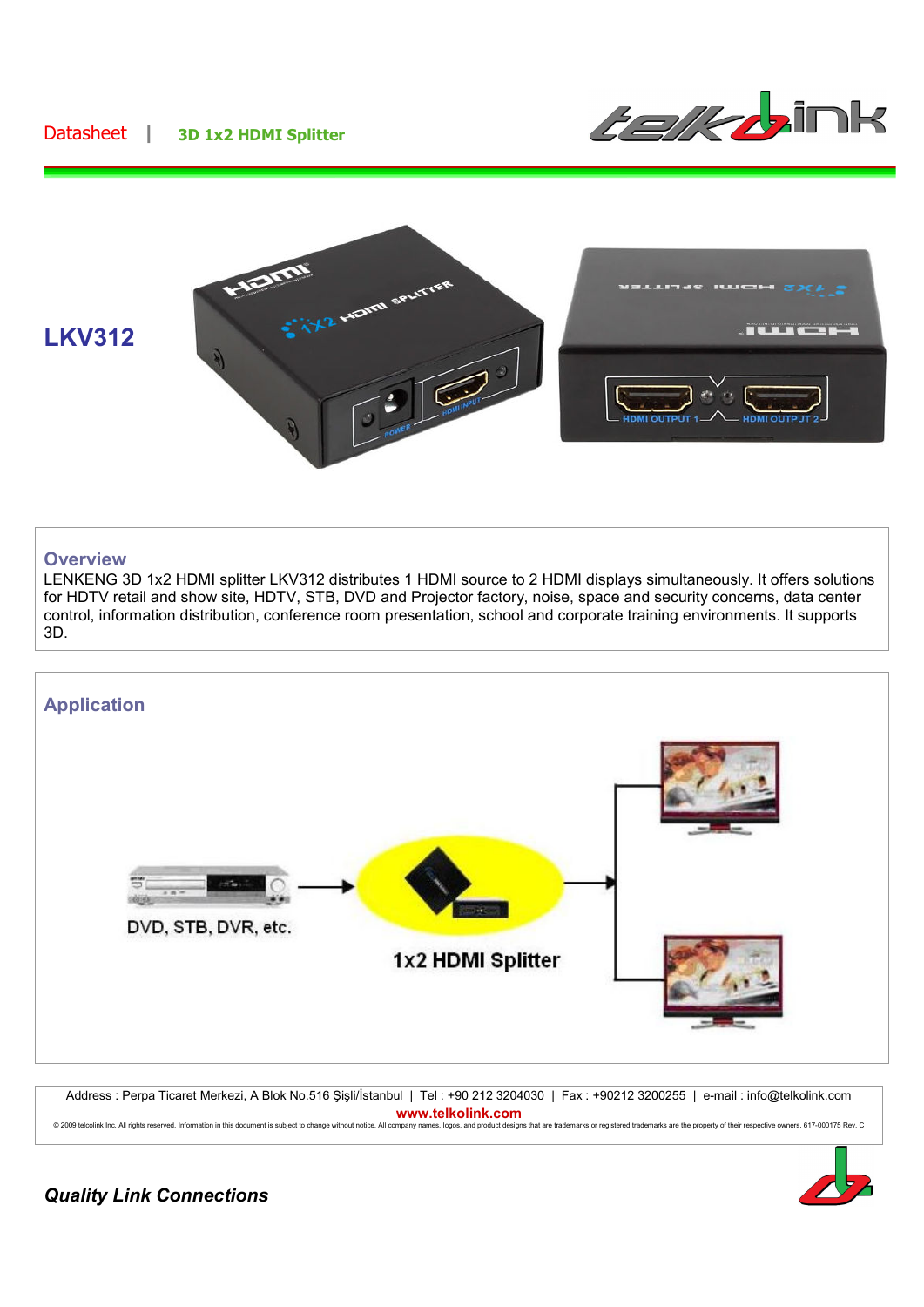## **LKV312 – 3D 1x2 HDMI Splitter**



## **Features**

| Input Video Signal          | $0.5 - 1.0$ volts $p-p$                                      |
|-----------------------------|--------------------------------------------------------------|
| Input DDC Signal            | 5 volts p-p (TTL)                                            |
| Max Single Link Range       | 1920X1080, 1080P; 3D 1080P / 24HZ                            |
|                             |                                                              |
| <b>DVI</b>                  | 480p/576p/720p/1080i/1080P (50HZ; 60HZ); 3D 1080P / 24HZ     |
| <b>Resolutions DTV/HDTV</b> | 480p/576p/720p/1080i/1080P(50HZ; 60HZ); 3D 1080P / 24HZ      |
| <b>Operating Frequency</b>  | Up to 225MHz                                                 |
| <b>EIDI</b> Duration        | 4 seconds                                                    |
| Power supply                | DC 5V                                                        |
| Max. cable extension        | 10 meters by 28AWG HDMI cable; 15 meters by 26AWG HDMI cable |



Address : Perpa Ticaret Merkezi, A Blok No.516 Şişli/İstanbul | Tel : +90 212 3204030 | Fax : +90212 3200255 | e-mail : info@telkolink.com **www.telkolink.com**<br>ompany names logos, and product designs that are trademarks or registered trademarks are the property of their respective owners, 617-000175 Rev. C. © 2009 telcolink Inc. All rights reserved. Information in this document is subject to change without notice. All company nan



*Quality Link Connections*